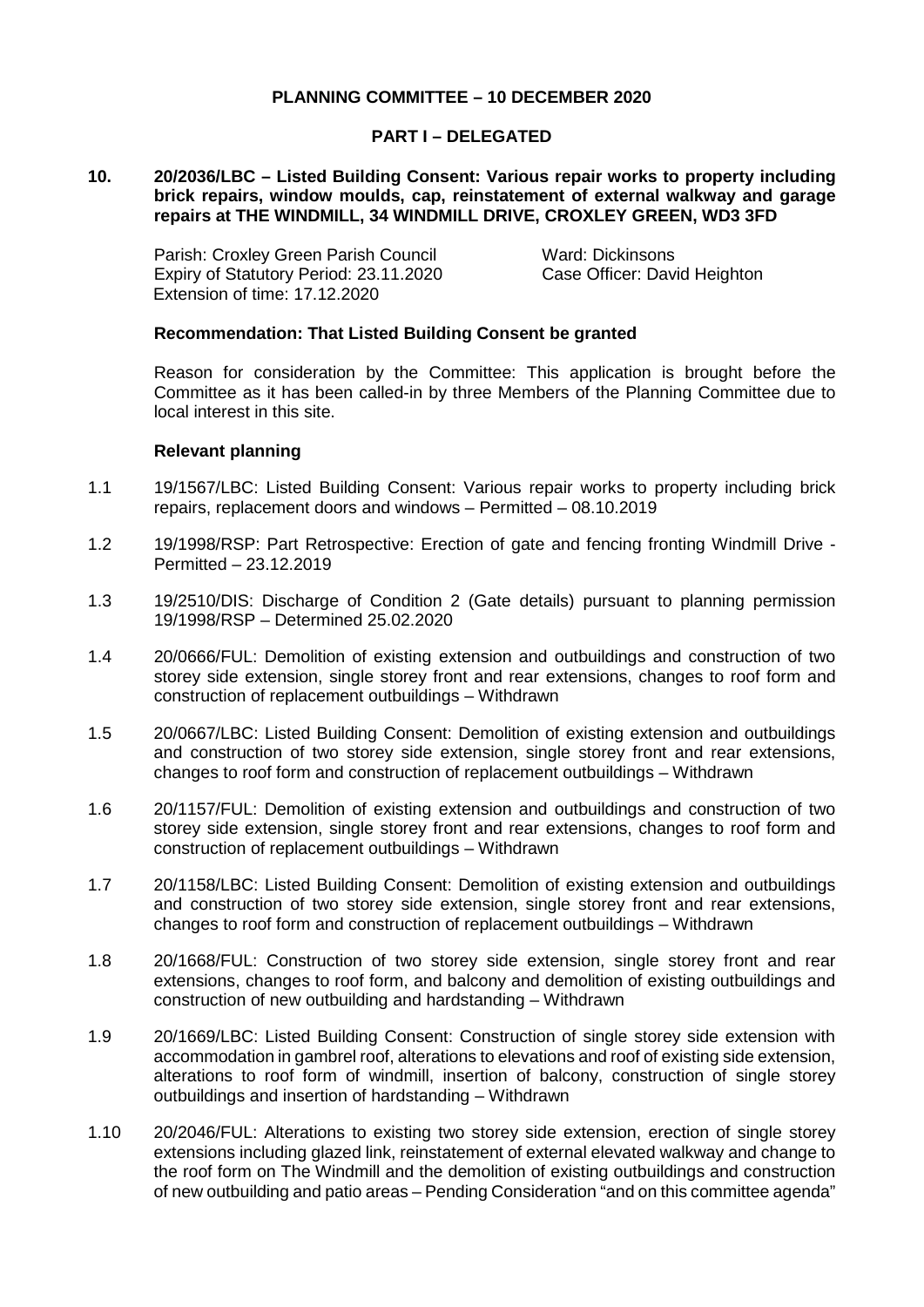1.11 20/2047/LBC: Listed Building Consent: Alterations to existing two storey side extension, erection of single storey extensions including glazed link, reinstatement of external elevated walkway and change to the roof form on The Windmill and the demolition of existing outbuildings and construction of new outbuilding and patio areas – Pending Consideration "and on this committee agenda"

# **2 Description of Application Site**

- 2.1 The Windmill is a Grade II listed former mill, which was constructed in the early nineteenth century and converted to a residential dwelling and substantially altered and extended in the 1960/70s. The plot within which The Windmill is situated is largely square in shape and measures approximately 1,800sqm in area, with a gated access and driveway located to the south west of the site, running parallel with the shared boundary of No.36 Windmill Drive.
- 2.2 The area surrounding the site comprises varying developments of residential dwellings which are of a more modern architectural style and design.
- 2.3 The Windmill had not been occupied for some time until the applicant moved in, which is apparent when viewing the internal arrangements and the condition of the exterior and interior features. The existing twentieth century windows are in round headed openings, and the building retains a leaded roof with timber parapet.
- 2.4 The existing extension to The Windmill is two storey in nature and adjoins the south eastern aspect, with the highest point adjoining The Windmill and the set down element comprising the majority of the massing, set furthest away from the Listed Building. To the rear, handmade droplet tiles cover the extension at first floor level, with an existing lean-to greenhouse structure infilling the irregular shape of the extension. There is an existing timber outbuilding located to the north west of The Windmill.
- 2.5 The pre-existing railing and metal five bar gate have been replaced with close-boarded timber fencing and an entrance gate along the southern front boundary. The parcel of land between the application site and Windmill Drive is owned by the Council and contains five protected trees and a group of semi-mature trees (TPO902).

## **3 Description of Proposed Development**

- 3.1 This application seeks Listed Building Consent for various repair works to property as follows:
	- The proposed repair works to the brickwork of the windmill tower would include the removal of cracked bricks and replacement, using a Helibar (stainless steel reinforcing bar) behind the mortar to add strength. The repair works also involve re-pointing, removal of cement mortar repairs and replacement with lime mortar.
	- Replace the missing lead drip moulds on upper tower windows
	- Repair and re-crimp metal cap roof
	- Repair and re-instatement of timber balcony around windmill tower
	- Repair of garage including removal of asbestos cladding and replacement timber cladding

## **4 Consultation**

## 4.1 **Statutory Consultation**

4.1.1 Croxley Green Parish Council: [No Objection]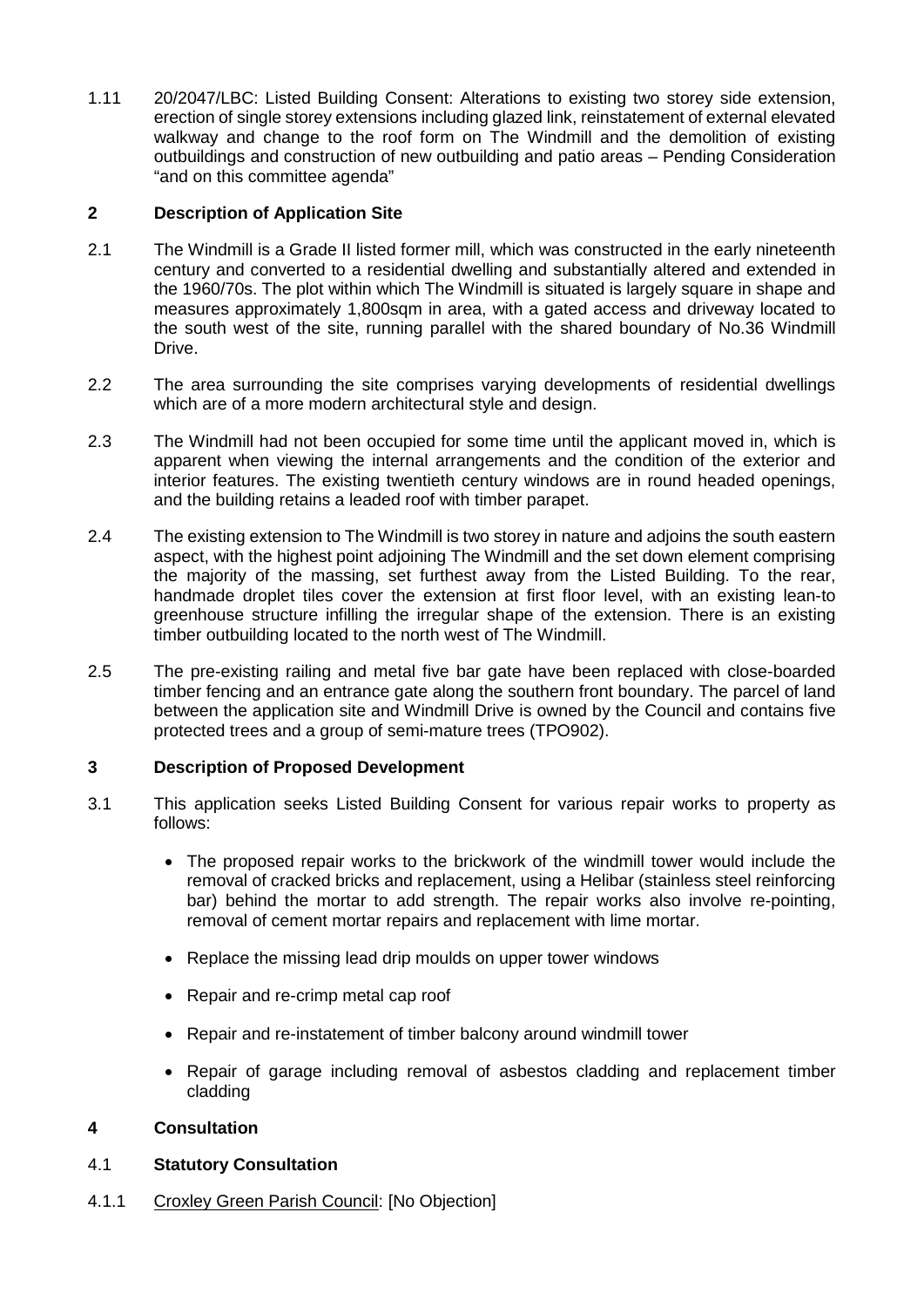*Croxley Green Parish Council noted the Listed Building Consent. Conservation Officer should be satisfied that the development of this historic building in Croxley Green complies with the Listed Building status.*

### 4.1.2 Conservation Officer: [No Objection]

*A schedule of the proposed repair work has been provided and is illustrated with photographs. Each item in the schedule is addressed below:* 

*Item 1 – No objection to the proposals but it should be confirmed that the lime mortar is HNL 3.5 strength (this is the most appropriate strength for use on The Windmill). The mix should also be confirmed (ratio of sand/aggregate).* 

*Item 2 – Example photograph noted.* 

*Item 3 – The mortar colour appears appropriate. However, the type, size and colour of aggregate also needs consideration. The photograph under Item 2 shows some aggregate in the mortar mix and it should be confirmed that this will be matched in the new mortar.* 

*Item 4 – No objection to the repair of the brickwork using Helibar. It should be confirmed that any replacement bricks needed exactly match the size, colour and texture of the existing bricks.* 

*Item 5 – No objection to the removal of cementitious pointing. This is beneficial to the building.* 

*Item 6 – Photograph noted (same repair proposed as Item 4).* 

*Item 7 – Photograph noted (same intervention as Item 5).* 

*Item 8 – No objection to reinstatement of missing lead drips. They must match the existing.* 

*Item 9 – No objection to the patch repair of the lead cap.* 

*Item 10 – No objection in principle to the reinstatement of the balcony. Surviving brackets and sockets will allow for an accurate reconstruction in regard to its location and dimensions. Further clarity on the design of the balustrade is required; some of the photos are not particularly clear with one photo showing more posts than the others.* 

*Item 11 – No objection to the repair of the garage. The structure is not of any heritage interest so if the repaired structure retains the same design, dimensions and appearance (although replacement materials will appear newer) there will be no impact on the building's setting.* 

*If further clarification/information is provided on items 1, 3, 4 and 10 (as noted above) then there are no objections to the granting of listed building consent as the works are necessary repairs and the significance of the building will not be harmed (as per Section 16 of the NPPF).*

Officer Note: Following receipt of the comments above the applicant provided further information. The conservation officer was re-consulted and responded as follows:

*Further information and additional details were provided and as a result I do not have any objection to the granting of the LBC.*

4.1.3 Building Control Officer: [No Objection, subject to materials]

*If the building is over 15m2 in area, (38m2 in this case) the garage would be exempt from building regulations providing a non-combustible cladding is used.*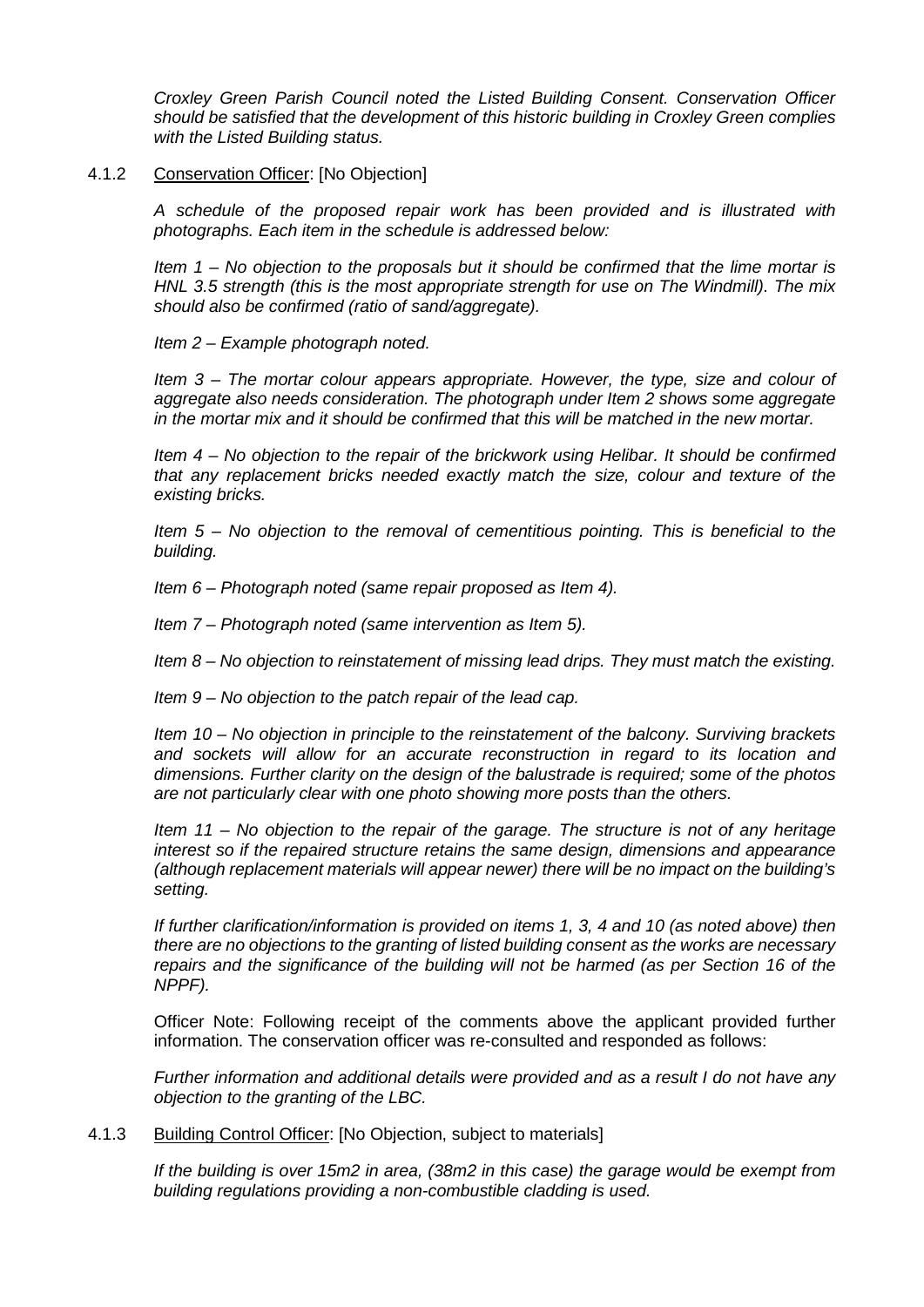## 4.2 **Public/Neighbour Consultation**

- 4.2.1 Site Notice: Posted 03.11.2020 Expired 25.11.2020 Press Notice: Published – 05.10.2020 Expired – 30.10.2020
- 4.2.2 No. consulted: 31
- 4.2.3 No. of responses:

1 Objection, 4 Support

### 4.2.4 **Summary of Responses:**

#### **Objection**

- Impact on trees and foundations due to garage works
- Would not comply with building regulations within 1m of a boundary

#### **Support**

- Repair local historic asset and buildings
- Improve & preserve the iconic windmill
- Sympathetic to its historic status

**Officer comment:** This application can only consider impacts on the Listed Building and an informative has been added with regards to the tree matter.

#### **5 Reason for Delay**

5.1 Committee cycle

### **6 Relevant Planning Policy, Guidance and Legislation**

#### 6.1 National Planning Policy Framework and National Planning Practice Guidance

In 2019 the new National Planning Policy Framework was published. This is read alongside the National Planning Practice Guidance (NPPG). The determination of planning applications is made mindful of Central Government advice and the Local Plan for the area. It is recognised that Local Planning Authorities must determine applications in accordance with the statutory Development Plan, unless material considerations indicate otherwise, and that the planning system does not exist to protect the private interests of one person against another. The NPPF is clear that "existing policies should not be considered out-of-date simply because they were adopted or made prior to the publication of this Framework. Due weight should be given to them, according to their degree of consistency with this Framework".

The NPPF states that 'good design is a key aspect of sustainable development, creates better places in which to live and work and helps make development acceptable to communities'. The NPPF retains a presumption in favour of sustainable development. This applies unless any adverse impacts of a development would 'significantly and demonstrably' outweigh the benefits.

#### 6.2 The Three Rivers Local Development Plan

The application has been considered against the policies of the Local Plan, including the Core Strategy (adopted October 2011), the Development Management Policies Local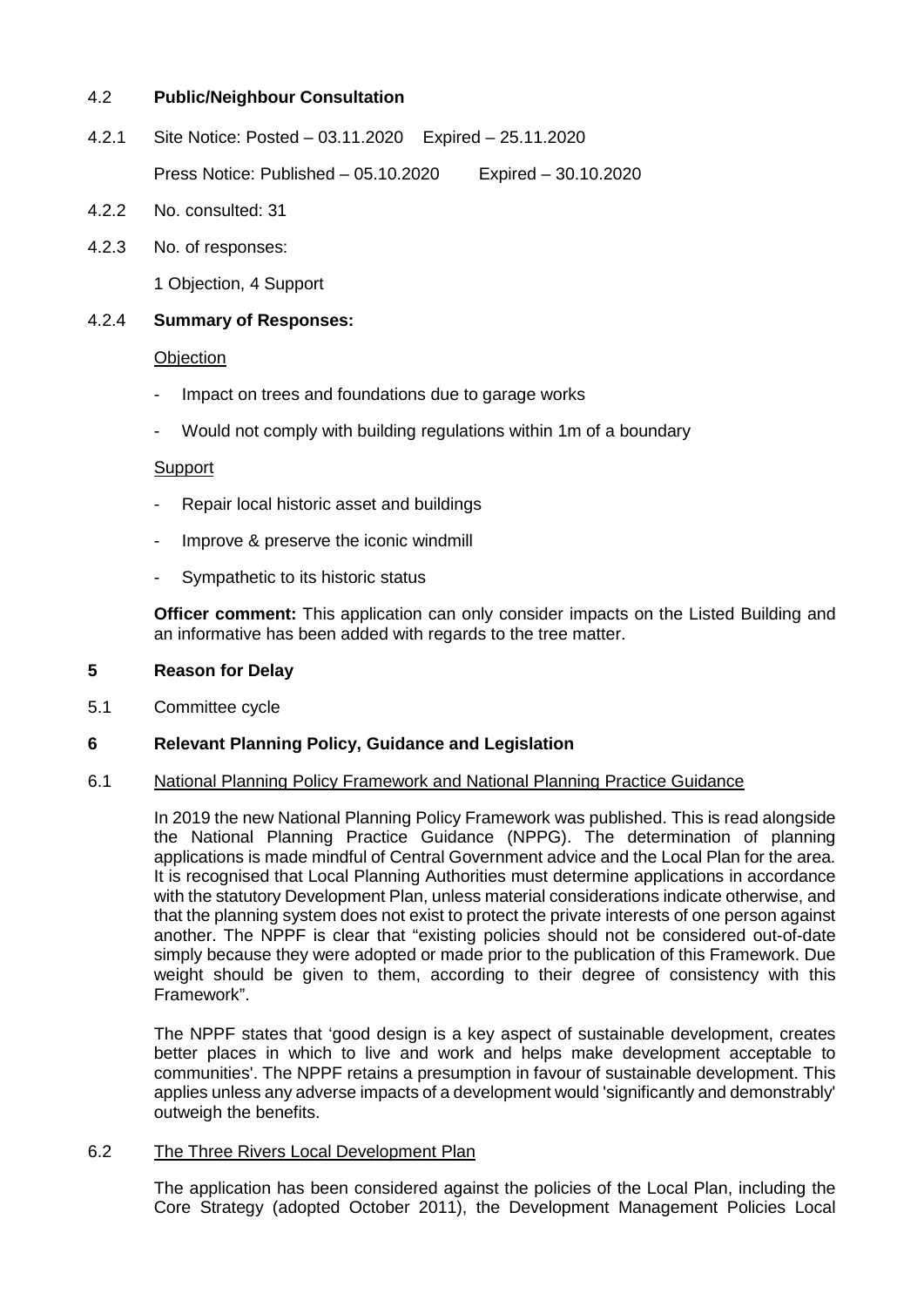Development Document (adopted July 2013) and the Site Allocations Local Development Document (adopted November 2014) as well as government guidance. The policies of Three Rivers District Council reflect the content of the NPPF.

The Core Strategy was adopted on 17 October 2011 having been through a full public participation process and Examination in Public. Relevant policies include Policies CP1 and CP12.

The Development Management Policies Local Development Document (DMLDD) was adopted on 26 July 2013 after the Inspector concluded that it was sound following Examination in Public which took place in March 2013. Relevant policy includes DM3.

### 6.3 Other

The Community Infrastructure Levy (CIL) Charging Schedule (adopted February 2015).

The Localism Act received Royal Assent on 15 November 2011. The growth and Infrastructure Act achieved Royal Assent on 25 April 2013.

The Wildlife and Countryside Act 1981 (as amended), the Conservation of Habitats and Species Regulations 2010, the Natural Environment and Rural Communities Act 2006 and the Habitat Regulations 1994 may also be relevant.

## **7 Planning Analysis**

### 7.1 Impact on historic fabric and significance of Listed Building

- 7.1.1 Policy DM3 of the DMP LDD relates to Heritage Assets such as Listed Buildings. It states that the Council will preserve the District's Listed Buildings and will only support applications where the extension/alteration would not adversely affect its character as a building of special architectural or historic interest both internally or externally or its wider setting. Policy CP12 of the Core Strategy states that development should conserve and enhance heritage assets. The NPPF under paragraph 193 states that when considering the impact of a proposed development on the significance of a designated heritage asset, great weight should be given to the asset's conservation. This is irrespective of whether any potential harm amounts to substantial harm, total loss or less than substantial harm to its significance.
- 7.1.2 The Windmill is a Grade II Listed Building, dating from the early nineteenth century (listing ref: 1100797). Early ordnance survey maps dating from 1868 and 1899 show the building occupying a semi isolated site, removed from the larger development of Croxley Green. This detachment highlights the historic and open setting of the windmill, which is a large contributor to its significance. The general character of the area is suburban in character.
- 7.1.3 The details submitted alongside the application including a statement of works, heritage statement details of how the repair of the property would be undertaken. The Conservation Officer has been consulted and has requested further details, which when received raised no objection to the development.
- 7.1.4 The proposal includes repair works to the existing windmill tower brickwork. The submitted documentation states that the replacement bricks would be of a size, colour and texture to match the original. The original fabric will be retained and reused. The existing pointing is a lime mortar with recessed joint, which will be used for all repairs. Any non-original cement pointing will be removed and replaced with a lime mortar for a consistent finish, which would remove an element, which is damaging to the building's fabric. There is no objection from the Conservation Officer with regards to the repair of the brickwork using a Helibar (stainless steel reinforcing bar) which would be obscured by the new mortar.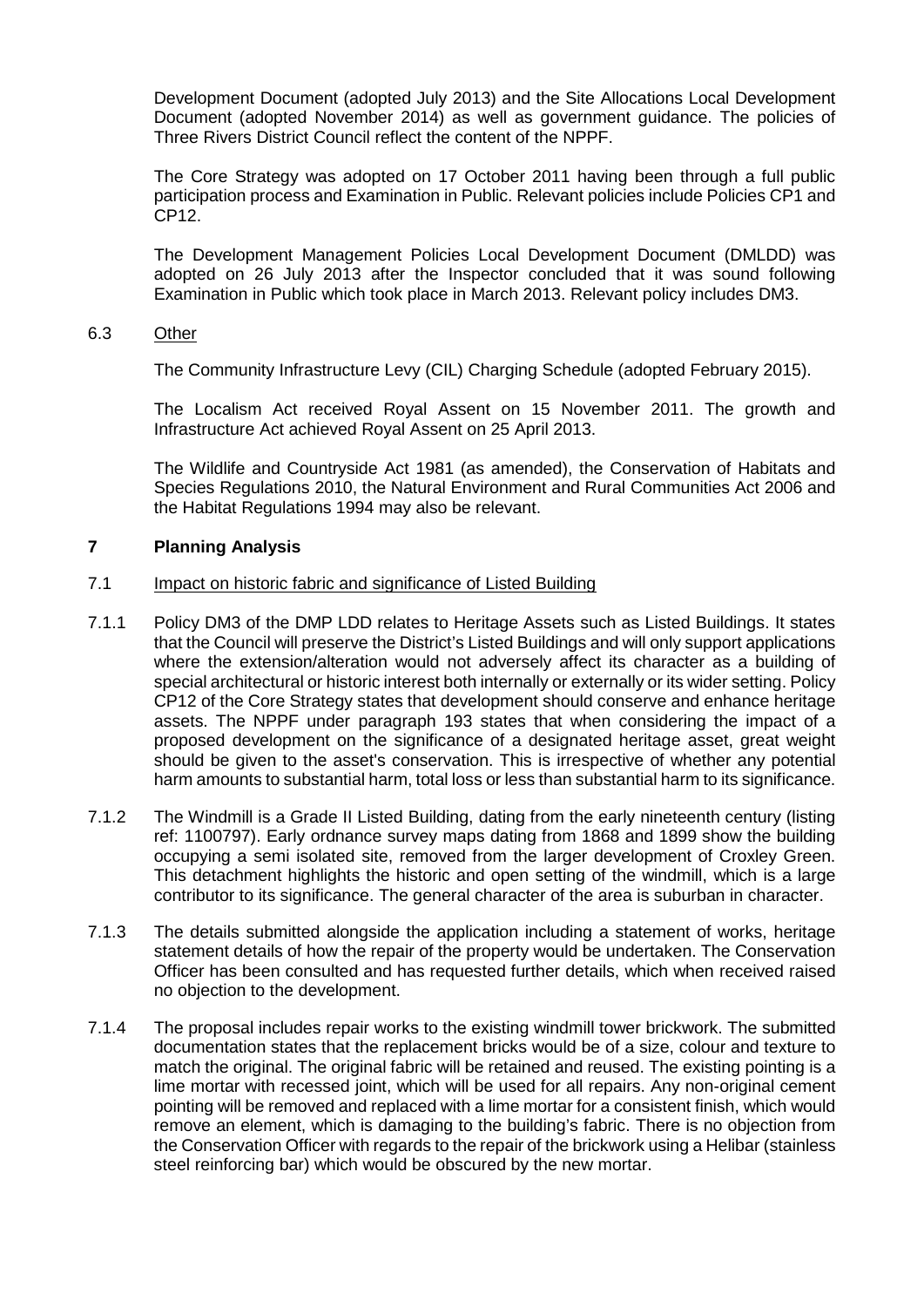- 7.1.5 The proposal includes the replacement lead drip moulds on the upper window of the window tower and repair works to the metal windmill cap to ensure that the building is watertight. There is no objection to these works.
- 7.1.6 The proposed works includes the re-instatement of the first floor balcony, which would respect the character and appearance of the original building. Further, the Conservation Officer has no objection in principle to the reinstatement of the balcony, given the additional detail provided.
- 7.1.7 The proposed works also include the repair of existing garage. It is noted that the garage would be replaced with matching materials to the same height aside from the asbestos cladding, which would be replaced with horizontal cladding, which is considered appropriate for an ancillary structure. This would be subject to a condition to ensure the replacement cladding material is appropriate.
- 7.1.8 The existing garage is in a poor condition and does not contribute to the character of the dwelling or its setting and as such there is no objection to its removal and replacement. Further, the Conservation Officer noted that the structure is not of any heritage interest, would be of similar appearance and would therefore not impact the overall setting*.*
- 7.1.9 It was observed on site that the described repair works do need to be undertaken as specified in the supporting documentation submitted alongside this application. The proposed repair work would reinstate and maintain the appearance of the heritage asset and its positive contribution to the character and distinctiveness of the area.
- 7.1.10 The details submitted alongside the application including the heritage statement and statement of works include full details of how the repair works would be undertaken. The Conservation Officer has been consulted and has raised no objection to the development stating that good conservation practice is shown within the supporting documentation. It is considered that the proposal would represent a sympathetic form of development in accordance with Policies CP1 and CP12 of the Core Strategy (adopted October 2011) and Policy DM3 of the Development Management Policies LDD.

## **8 Recommendation**

- 8.1 That LISTED BUILDING CONSENT BE GRANTED subject to the following conditions:
- 8.2 Conditions
- C1 The development hereby permitted shall be begun before the expiration of three years from the date of this permission.

Reason: To comply with the requirements of the Planning (Listed Buildings and Conservation Areas) Act 1990.

C2 The development hereby permitted shall be carried out only in accordance with the following approved plans: TRDC 001 (Location Plan), TRDC 002 (Statement of works), TRDC 003 (Listed repair works).

Reason: For the avoidance of doubt, in the proper interests of planning and to protect the character and appearance of the Grade II Listed Building in accordance with Policies CP1 and CP12 of the Core Strategy (adopted October 2011) and Policy DM3 of the Development Management Policies LDD (adopted July 2013).

C3 Before any garage building operations hereby permitted are commenced, samples and specification details of the proposed external materials to the garage shall be submitted to and approved in writing by the Local Planning Authority and no external materials shall be used other than those approved.